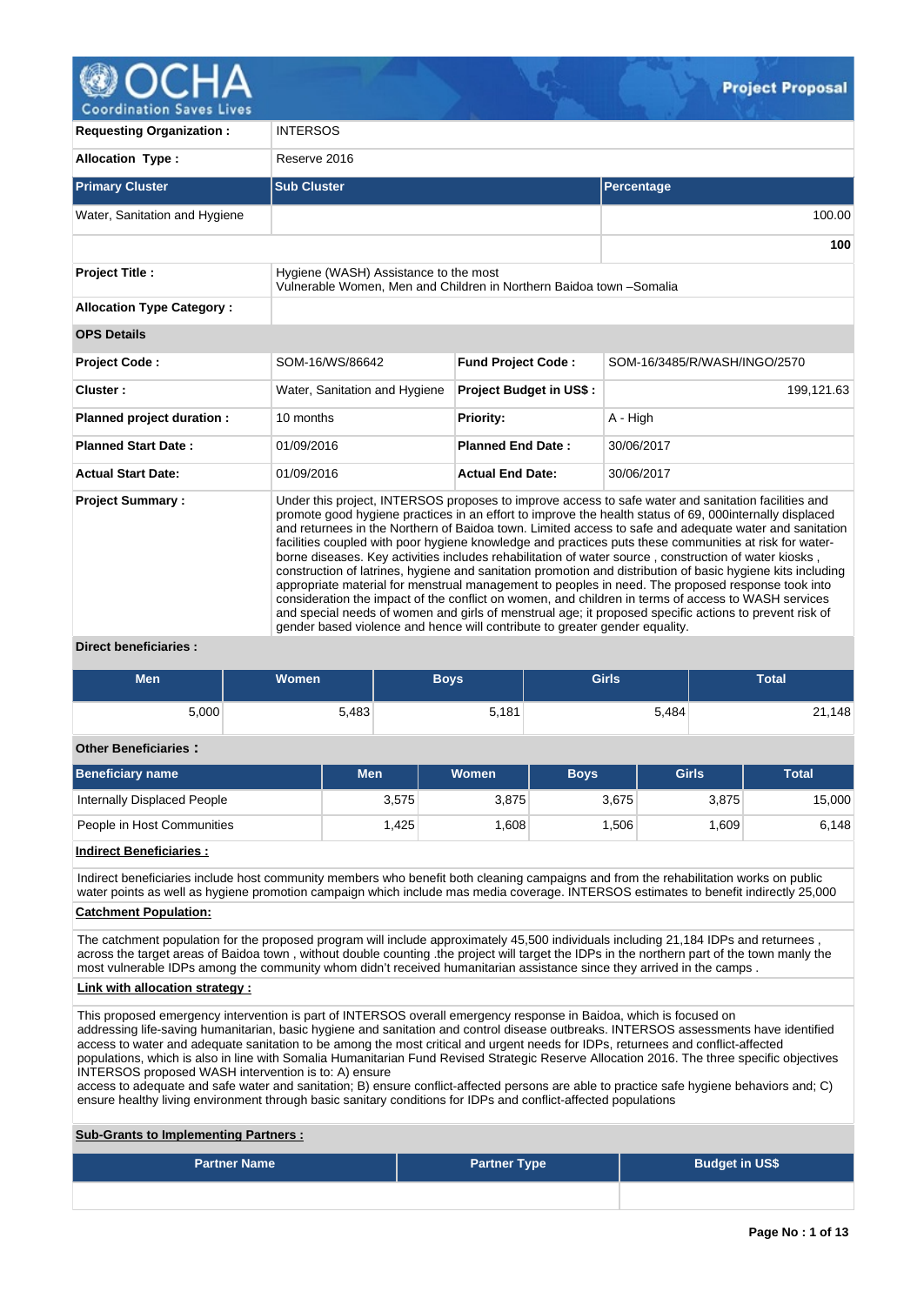#### **Other funding secured for the same project (to date) :**

|                           | <b>Other Funding Source</b> | <b>Other Funding Amount</b> |  |               |  |  |
|---------------------------|-----------------------------|-----------------------------|--|---------------|--|--|
|                           |                             |                             |  |               |  |  |
| Organization focal point: |                             |                             |  |               |  |  |
| <b>Name</b>               | <b>Title</b>                | Email                       |  | <b>IPhone</b> |  |  |
| ANDREA MARTINOTTI         | ANDREA MARTINOTTI           | Somalia@intersos.org        |  | 254734000710  |  |  |

# **BACKGROUND**

#### **1. Humanitarian context analysis**

Baidoa or Baydhabo, as is locally known is the capital of the Bay region; a strategic town in south-central Somalia situated approximately 250 kilometers west of Mogadishu and 240 km southeast of the Ethiopian border. The town is divided into four quarters, namely Isha, Berdaale, Horseed and, Hawl Wadaag. Each quarter is further divided into six sections. The city is traditionally one of the most important economic centers in southern Somalia, conducting significant trade in local and imported cereals, livestock and non-food items. The combined effects of drought and on-going crisis in Baidoa have had a harmful impact on economic stability and livelihoods, leading to a chronic humanitarian situation and major displacements of population. Baidoa has traditionally been a major economic center of southern Somalia. In 2006 it became Somalia's provisional capital before Al-Shabaab took control of the city for three years from 2009 to February 2012 when the group was driven out from Baidoa by TFG forces heavily backed by the Ethiopian army (Mapping exercise: Baidoa, Joint assessment, 2014).

The aim of this proposal is to provide emergency relief through WASH infrastructures and services to a total number of 69,006 beneficiaries. 32,400 host community residents and vulnerable urban poor in crisis of the humanitarian situation in the in Horsed and Berdal Counts inside Baidoa. Despite most of the IDP settlements in Baidoa are not of recent formation, in past months regular flows target region based on newest data of IDPs reached the settlements. Drought, food insecurity and recent clashes around Baidoa caused the flows with severe consequences for the available population: lack of access to clean and potable water; dramatic scarcity of sanitation facilities and water points; disastrous hygienic conditions of population. These consequences are due to the dramatic climatic and socio-economic conditions determined by the drought, which caused lack of Water, food shortages, lack of livelihood and spreading of acute watery diseases both in urban and semi-urban areas of Baidoa. Moreover lack of possibilities of pursuing basic hygienic rules as well as accessing sanitation facilities and potable water contributed to worsen the situation. At the moment, IDPs and urban poor are the poorest and most vulnerable group of society. Since the capacity of the local community to address their needs is very weak it is clear that the increasing number of IDPs and urban poor in crisis in Baidoa requires an urgent comprehensive action to support the target population. This project also is foreseen integrated with the on-going protection activities (Unicef and CHF funded), with the program of IDPs return (UNHCR and FAO funded) and with new Education and Wash CHF project, in the same area of Baidoa, where Intersos is present with multisectorial intervention since more than ten years.

#### **2. Needs assessment**

In April 2016 INTERSOS conducted facility mapping exercise. The objective of this work is to give continuity to the joint assessment of 2014 and for this reason. The IDP settlements in Baidoa was assessed, with a main aim to map out the basic services those IDPs can access in their respective settlements.

#### The methodology developed:

•General data is collected through a key-informant interview.

•Facilities mapping: All basic services that IDPs access in their respective settlement are recorded. This includes water-points, schools, health facilities, kiosks, markets, mosques, garbage collection points, police posts, solar lighting posts and community centres. All the latrines have been mapped for the 12 new settlements while for the 60 "old" settlements a sample of latrines has been considered. Most data is collected through direct observation and through meetings with staff available at the facilities or IDPs and host community members living around the facility.

•a sample of 100 latrines from the settlements mapped out in 2014 joint assessment has been considered out of the total number of 420 latrines. Simple random sampling has been used and a list of 100 latrines with GPS coordinates has been provided to the field teams According to data collected during the KII, it was reported that there are 9327 households (8549 in 12/2014) living in 72 settlements (61 in 12/2014). In 50% of the 72 settlements returnees from Kenya have arrived in the last 3 months for a total number of 359 households. When asking the key informant on past emergencies, 1% reported a diseases outbreak and 1% reported flooding in their respective settlement. Latrines were mapped out in this exercise only for the 12 new IDP camps ("new" has to be intended as not assessed in 2014), while for the "old" camps a representative sample has been targeted. For the "new" camps in total 12 latrines were captured and in total 99 dropping holes were reported . 92% of latrines were categorized as functional a total of 900 households were reported using them. According to the data collected, 100% of all latrines were categorized as communal and 83% were reported as lockable. In total, 91% of all latrines are reported to be maintained (53% in 2014). 50% of the latrines had hand washing next to it. 33% of hand washing stations had water and none of them had soap. According to the KII 28% of the IDP camps (20 camps on a total of 72) were reported without any dropping hole: according to this figure around 2400 HHs (almost 11400 individuals) do not have access to proper sanitation facilities in the IDP camps in Baidoa. In total, 37 water points (32 in Dec. 2014) were captured in all settlements, with a total of 198 taps (75 in Dec. 2014). 43% are connected to the municipal water system.

51% of all water points were categorized as functional. In 92% of the water points the storage capacity is less than 1 m3. On average, it was reported that around 1230 Somali Shillings is paid per jerry can (2064.39 in December 2014). In 19% of the cases, people had said that the price of water had increased.

The assessment finding show that 100% of all latrines were categorized as communal and 83% were reported as lockable. In total, 91% of all latrines are reported to be maintained (53% in 2014). 50% of the latrines had hand washing next to it. 33% of hand washing stations had water and none of them had soap. (20 camps on a total of 72) were reported without any dropping hole: according to this figure around 2400 HHs (almost 11400 individuals) do not have access to proper sanitation facilities in the IDP camps in Baidoa. The assessment result shows that 49% of all water points were categorized as non-functional. In 92% of the water points the storage capacity is less than 1 m3. On average, it was reported that around 1230 Somali Shillings is paid per jerry can (2064.39 in December 2014). In 19% of the cases, people had said that the price of water had increased.

#### **3. Description Of Beneficiaries**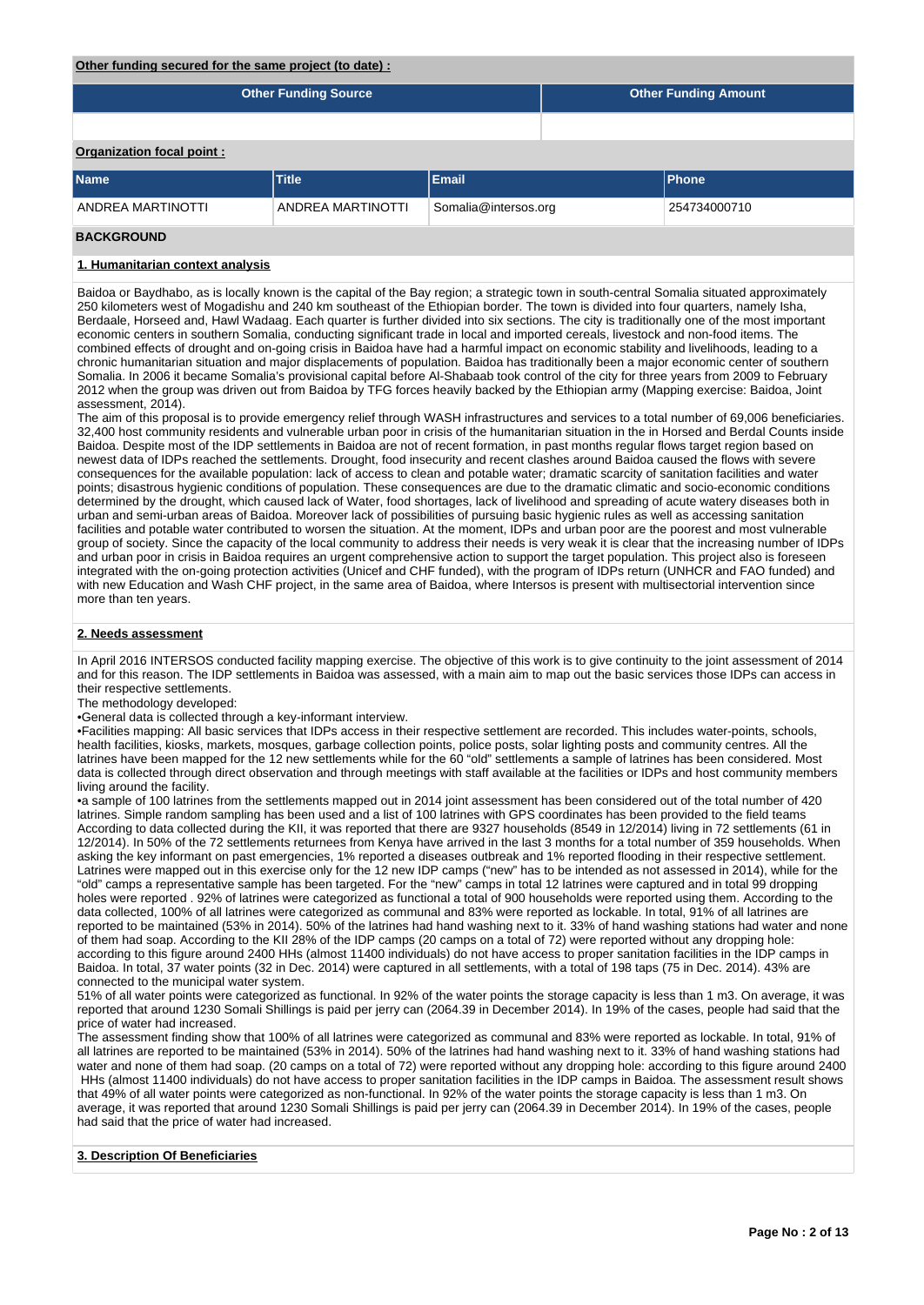The project aims to improve access to and availability of WASH services to the neediest IDPs and host community members. The project is expected to reach 21,148 individuals (15,000 IDP, and 6148 individual from the host community and approximately 24,000 indirect beneficiaries. the project is mainly focusing on IDPs, vulnerable host community members will also be benefited from this project. This is seen as an essential 'do no harm' approach and more sensitive to the possibilities of conflict as a result of the assistance being perceived during such times of need. At the beginning of the project implementation period, INTERSOS will use a variety of methods such as questionnaires, information from key informants, etc. to target specific beneficiaries. In collaboration with the relevant stakeholders, the project shall develop beneficiary selection criteria and follow a fair and transparent process to avoid inclusion and exclusion errors

### **4. Grant Request Justification**

Under this project, INTERSOS proposes to improve access to safe drinking water and sanitation facilities and promote good hygiene and sanitation practices in an effort to reduce the transmission of faeco-oral diseases among conflict affected IDPs, returnees and host communities in Baidoa in particular the north part of the town. The intervention is in line with WASH cluster priorities and guidance for the SHF Somalia Humanitarian Fund Revised Strategic Reserve Allocation 2016 second and focuses on Lifesaving and life sustaining integrated response to IDPs and host communities in North Baidoa. INTERSOS has well established presence and experienced in providing emergency WASH programming in Bay region /Baidoa since 1992. INTERSOS was implementing WASH, health, child protection and education programming in Baidoa with supported from UNICEF and UNHCR. This has allowed more in-depth and comprehensive analysis of the vulnerable groups, using existing background information and experience, particularly of women, children, the elderly and persons with disabilities/ill. Response activities for these beneficiaries can therefore be designed accordingly

### **5. Complementarity**

The proposed intervention will be complementary to INTERSOS efforts already ongoing in Baidoa. INTERSOS is already working on WASH in Baidoa with an active UNICEF PCA targeting host communities in several district of Baidoa and in few rural areas of Baidoa District. with this intervention INTERSOS seeks to complement the ongoing project especially targeting the IDPs communities located in IDP sites north of Baidoa. Moreover the intervention is designed to be complementary to a SHF Education, protection and health proposal that will be submitted under this allocation. Activities are planned to complement each other in order to maximize resources and to build on already ongoing interventions in areas where INTERSOS has been working for the past few years. This project will actively complement education, protection and health activities planned in 6 IDPs sites north of Baidoa.

#### **LOGICAL FRAMEWORK**

#### **Overall project objective**

To ameliorate the access to safe water and WASH facilities and reduce the incidence of waterborne diseases mortality including AWD /choler which associated with inadequate WASH services and facilities among population at risk, as well as enhance emergency relief through the provision of WASH facilities, services and material assistance to vulnerable IDP and host communities in the north of Baidoa Town.

# **Water, Sanitation and Hygiene**

| <b>Cluster objectives</b>                                                            | <b>Strategic Response Plan (SRP) objectives</b> | <b>Percentage of activities</b> |  |
|--------------------------------------------------------------------------------------|-------------------------------------------------|---------------------------------|--|
| Provide access to safe water, sanitation and<br>hygiene for people in emergency need | Somalia HRP 2016                                | 100                             |  |

**Contribution to Cluster/Sector Objectives :** The activities included in this proposal as in line with the priority actions of the Somalia Humanitarian Fund

Revised Strategic Reserve Allocation 2016. INTERSOS prioritizes life-saving interventions for conflict-affected populations. This project will focus on supporting emergency, lifesaving WASH interventions as well as reduce morbidity and mortality through response to AWD/cholera to target communities. In line with the allocation strategy, The program provides safe water and sanitation to the vulnerable populations, including the IDPs and host community members, in Northern part of Baidoa town through rehabilitation works on public water and sanitation facilities, construction of Water Kiosks and basic water treatment will be done at HH- or community-level if necessary. Waste collection will be facilitated community level. NFIs distribution will be targeted the most vulnerable and debrief among the community while hygiene promotion activities will be conducted in all target areas.

#### **Outcome 1**

Increased access to sufficient quantity of safe water for drinking, cooking and personal hygiene among conflict affected IDPs ,returnees and host communities in North Baidoa

# **Output 1.1**

#### **Description**

At least 5,500 ( 2,695 Male and 2,805 Female ) people benefit from improved access to gender sensitive new and rehabilitated improved drinking water sources

### **Assumptions & Risks**

No major conflict in the area and access to project sites is possible Access clearance from the local authorities is secured on time

### **Activities**

#### **Activity 1.1.1**

#### **Standard Activity : Water point construction or rehabilitation**

Upgrade and rehabilitation of 3 existing shallow wells in IDP settlements and urban/semi-urban poor areas of northern Baidoa Town with no access to town pipeline system. Each shallow well will be provided with , platform, foot path, concrete wall, boundary fence, and water drainage to reduce the risk of water contamination as well as the risk connected to fetching water from unprotected shallow wells , the quality of be drinking water will be ensure through distribution of water purification and periodically water test

# **Activity 1.1.2**

**Standard Activity : Water point construction or rehabilitation**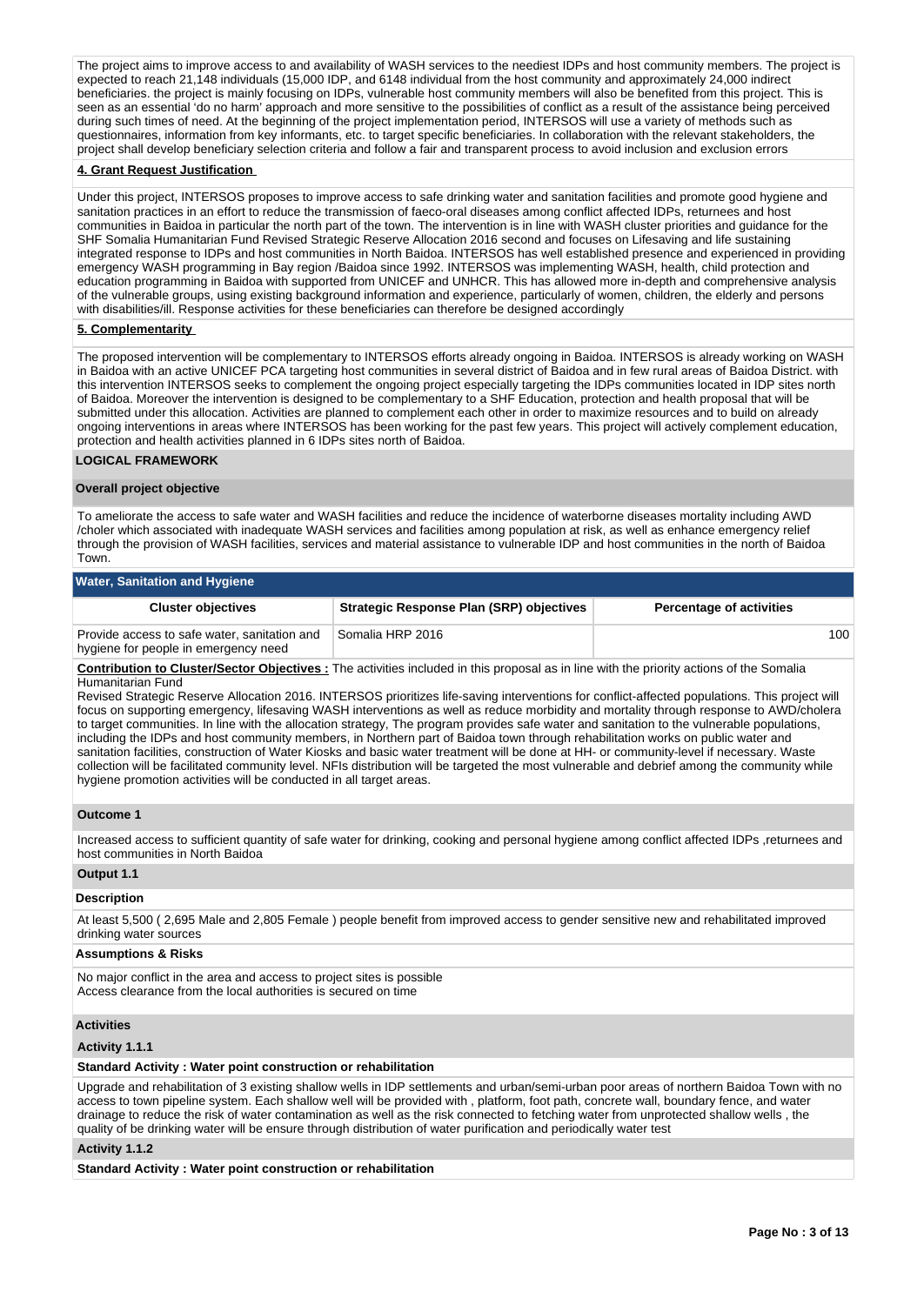Construction/ rehabilitation of 10 genders / disable sensitive and child friendly water Kiosks: Extension of pipelines from the existing bore hole to newly settled IDP camps and urban poor, situated where women and girls can easily access them without safety implications. A water kiosk shall be installed with 4 taps each serving 250 people (same beneficiaries of boreholes). INTEROSO will work with the community water committees and Local authorities to create and improved WASH facility management through introduced cost recovery approach

### **Activity 1.1.3**

# **Standard Activity : Capacity building (water comittees and WASH trainings)**

Establishing and building the capacity of 7 Community WASH Committee; one for each target location. Each committee will be composed of at least 7 members and at least 40% women. The members will be trained to manage the community WASH facilities and mobilized to ensure proper cleaning, operation and maintenance. Two members of each committee (one man and one woman) will be also specifically trained train to early warn of possible risk factor for water born decease and recognize the symptoms especially of AWD /cholera as well as the health services available on town and the referral system for quick response .

#### **Indicators**

|                 |                                  |                                                         | <b>End cycle beneficiaries</b>      |  | End<br>cycle |
|-----------------|----------------------------------|---------------------------------------------------------|-------------------------------------|--|--------------|
| Code            | <b>Cluster</b>                   | <b>Indicator</b>                                        | Men   Women   Boys   Girls   Target |  |              |
| Indicator 1.1.1 | Water, Sanitation and<br>Hygiene | Number of people with sustained access to safe<br>water |                                     |  | 4.000        |

**Means of Verification :** community feedback , geotagged photo , project reports (M& E )

#### **Outcome 2**

Increased access to sanitation facilities aamong conflict affected peoples and host communities targeted in North Baidoa district.

#### **Output 2.1**

### **Description**

At least 15,000 people improved access to equitable and gender sensitive sanitation facilities, Supplies and practice proper hygiene.

#### **Assumptions & Risks**

No major conflict in the area and access to project sites is possible Access clearance from the local authorities is secured on time

### **Activities**

### **Activity 2.1.1**

### **Standard Activity : Latrine construction or rehabilitation**

Construction/Rehabilitation of 75 temporary latrines with removable slab and superstructure in IDP settlements and key public places of urban/semi-urban poor areas of north Baidoa Town at high risk for AWD and cholera such as markets and health facilities; at least one block of two cabins internally lockable and separated for women and men per target location..

### **Activity 2.1.2**

### **Standard Activity : Hand washing facilities construction**

Installation of 30 hand washing systems next to latrines in IDP settlements and key public places of urban/semi-urban poor areas of Baidoa Town at high risk for AWD and cholera such as markets and health facilities. Conduction of final KAP Survey, evaluation of survey results

### **Activity 2.1.3**

# **Standard Activity : Hygiene kit distribution (complete kits of hygiene items)**

Distribution of 927 hygiene kits (1 kit per household) enabling project participants to practice safe hygiene alongside hygiene promotion and monitoring. The basic hygiene kit will include (Soap, basins, jerry cans, aqua tabs) including appropriate materials for menstrual hygiene to women and girls of menstruating age to IDP households living in Baidoa IDP settlements, including jerry cans, soap and water treatment tablets in line with Sphere indicators.

#### **Indicators**

|                                                                                                                                     |                |                  |            | <b>End cycle beneficiaries</b> |  |  | End<br>cycle |  |
|-------------------------------------------------------------------------------------------------------------------------------------|----------------|------------------|------------|--------------------------------|--|--|--------------|--|
| Code                                                                                                                                | <b>Cluster</b> | <b>Indicator</b> | <b>Men</b> | Women   Boys   Girls           |  |  | Target       |  |
| Water, Sanitation and<br>Number of people with access to emergency<br>Indicator 2.1.1<br>15.000<br>sanitation facilities<br>Hygiene |                |                  |            |                                |  |  |              |  |
| <b>Means of Verification</b> : community feedback, Centergood phot, projects reports ( $MRF$ )                                      |                |                  |            |                                |  |  |              |  |

**Means of Verification :** community feedback , Geotagged phot , projects reports ( M&E )

#### **Outcome 3**

Increased access to sanitation facilities aamong conflict affected peoples and host communities targeted in North Baidoa district.

### **Output 3.1**

#### **Description**

At least 17,148 people benefit from increased awareness on hygiene and sanitation practices to prevent waterborne diseases especially AWD/cholera

### **Assumptions & Risks**

No major conflict in the area and access to project sites is possible Access clearance from the local authorities is secured on time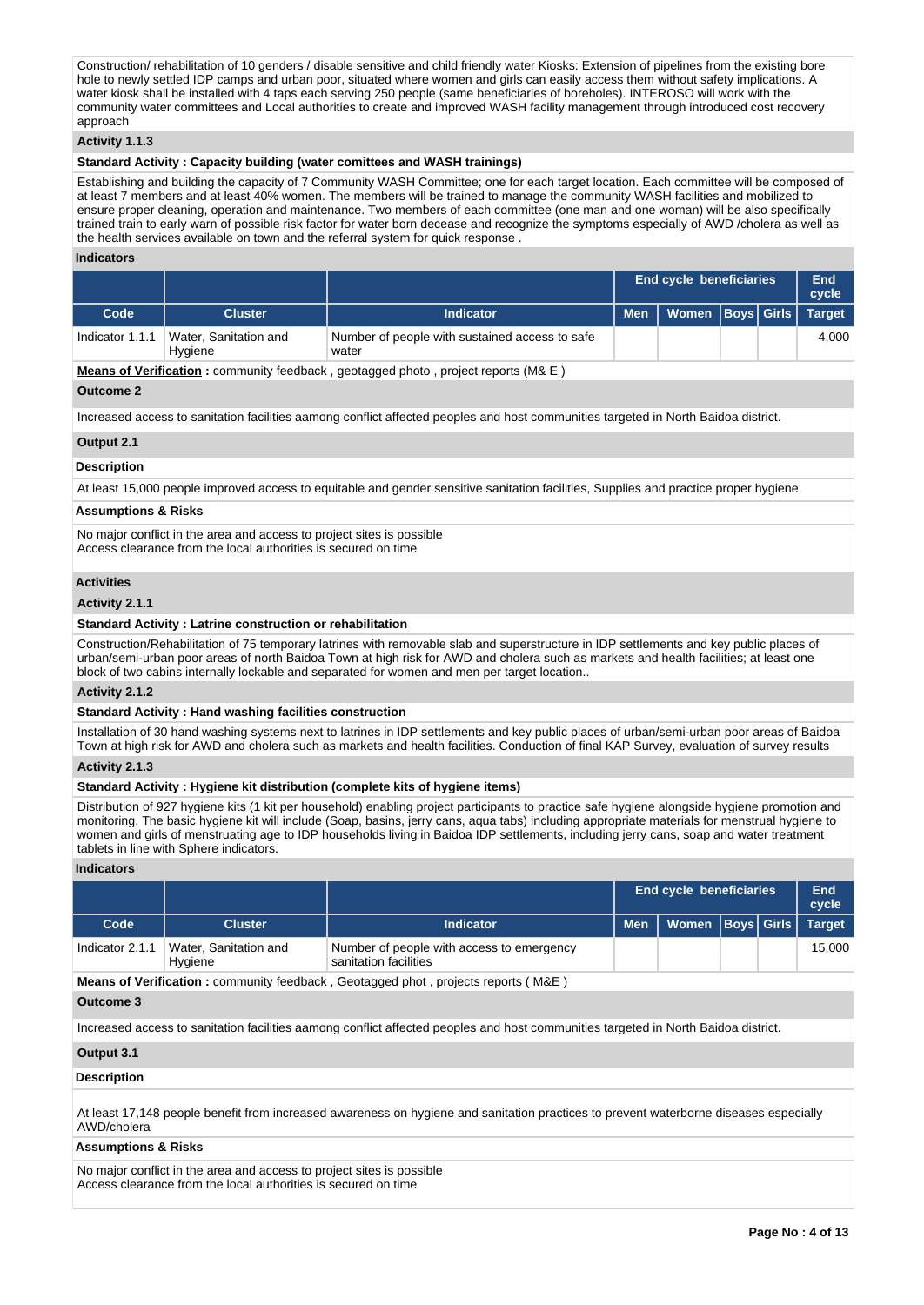### **Activities**

### **Activity 3.1.1**

### **Standard Activity : Capacity building (water comittees and WASH trainings)**

Conduct Community Health Volunteers training and refreshment training for 30 female and male to promote and encourage good hygiene practices and Improved access to hygiene education (five key hygiene domains) through dissemination of hygiene messages to improve safe hygiene practice at critical times leading to disease control for IDPs, urban poor and rural communities targeting different needs of women, girls, boys and men (separate sessions for female and male participants).

### **Activity 3.1.2**

### **Standard Activity : Community Hygiene promotion**

Conduct baseline data survey KAP and end of project survey and Community health and sanitation mobilization campaign in 7communities/ settlement through CHWs. Conduct of daily HH visit and weekly focus group discussion each month in the targeted communities promote and encourage good hygiene practices with focus on hand washing with soap, personal hygiene use of hygienic food and water treatment and use .

### **Activity 3.1.3**

### **Standard Activity : Solid Waste Management**

Support the community in sanitation and hygiene promotion planning and action through identification of culturally design and Construction and provision of solid waste disposal facilities and garbage burning sits to IDPs and mobilize and support the community to conduct monthly solid waste cleaning campaign. 90 garbage containers will be provided community remembers will be mobilize to construct sold waste burring area

#### **Indicators**

|                                                                                                                                  |                                                                                |           |                  | <b>End cycle beneficiaries</b> |  |  | End<br>cycle  |  |  |
|----------------------------------------------------------------------------------------------------------------------------------|--------------------------------------------------------------------------------|-----------|------------------|--------------------------------|--|--|---------------|--|--|
| Code                                                                                                                             | <b>Cluster</b>                                                                 | Indicator | Men <sup>1</sup> | Women   Boys   Girls           |  |  | <b>Target</b> |  |  |
| Number of people who have participated in<br>Water, Sanitation and<br>Indicator 3.1.1<br>hygiene promotion activities<br>Hygiene |                                                                                |           |                  |                                |  |  | 17.184        |  |  |
|                                                                                                                                  | Means of Verification: community feedback Geotagrad phot projects reports (M&F |           |                  |                                |  |  |               |  |  |

**Means of Verification :** community feedback , Geotagged phot , projects reports ( M&E

### **Additional Targets :**

# **M & R**

### **Monitoring & Reporting plan**

Throughout the project implementation, regular updates and activity reports, including final report, will be produced. These documents will cover program activities and outcomes, lessons learned and best practices. The reports will be submitted to UN-OCHA and other concerned stakeholders, when applicable. The Program Manager will be responsible for the monitoring and evaluation, with oversight by the Head of mission and WASH Program Manager. In cases where INTERSOS uses local vendor's entities to implement the activities, INTERSOS will still remain responsible for oversight and reporting. As means of verification of activity indicators INTERSOS will use distribution lists, registration lists, attendance sheets, beneficiary lists, monitoring check-lists, site monitoring forms, quality assurance checks, Post-KAP surveys, program database and photo evidence depending on the type of activity. Monitoring will also include site visits and discussions with beneficiaries. INTERSOS is ready to modify its activities according to the feedback from the beneficiaries. Activity reports will be submitted on a monthly-base to the Head of Mission and WASH Program Manager. Monthly consolidation report will include the stance of all the activities and shared with UN-OCHA on a demand. Close monitoring of financial aspects of the project including monitoring of expenses versus budget, assistance in budget revision and financial reports will take place throughout the program. Final report will be submitted to UN-OCHA documenting a full range of information collected during the implementation phase, including information on lessons learned and best practices. Due to the short life-span of the program, INTERSOS will not develop an elaborate baseline to measure the impact of its hygiene promotion campaigns. However, post-KAP questionnaires will be used to evaluate the targets

#### **Workplan**

| <b>Activitydescription</b>                                                                                                                                                                                                                                                                                                                                                                                            | Year | $\overline{2}$ | 3 | 5 | 6. | $\overline{7}$ | 8 | 9 | 110 111 12 |    |    |
|-----------------------------------------------------------------------------------------------------------------------------------------------------------------------------------------------------------------------------------------------------------------------------------------------------------------------------------------------------------------------------------------------------------------------|------|----------------|---|---|----|----------------|---|---|------------|----|----|
| Activity 1.1.1: Upgrade and rehabilitation of 3 existing shallow wells in IDP<br>settlements and urban/semi-urban poor areas of northern Baidoa Town with no                                                                                                                                                                                                                                                          | 2016 |                |   |   |    |                |   |   | X.         | X. | ΙX |
| access to town pipeline system. Each shallow well will be provided with, platform,<br>foot path, concrete wall, boundary fence, and water drainage to reduce the risk of<br>water contamination as well as the risk connected to fetching water from<br>unprotected shallow wells, the quality of be drinking water will be ensure through<br>distribution of water purification and periodically water test          | 2017 |                |   |   |    |                |   |   |            |    |    |
| Activity 1.1.2: Construction/ rehabilitation of 10 genders / disable sensitive and<br>child friendly water Kiosks: Extension of pipelines from the existing bore hole to                                                                                                                                                                                                                                              | 2016 |                |   |   |    |                |   |   | X.         | X  | ΙX |
| newly settled IDP camps and urban poor, situated where women and girls can<br>easily access them without safety implications. A water kiosk shall be installed with<br>4 taps each serving 250 people (same beneficiaries of boreholes). INTEROSO will<br>work with the community water committees and Local authorities to create and<br>improved WASH facility management through introduced cost recovery approach | 2017 |                |   |   |    |                |   |   |            |    |    |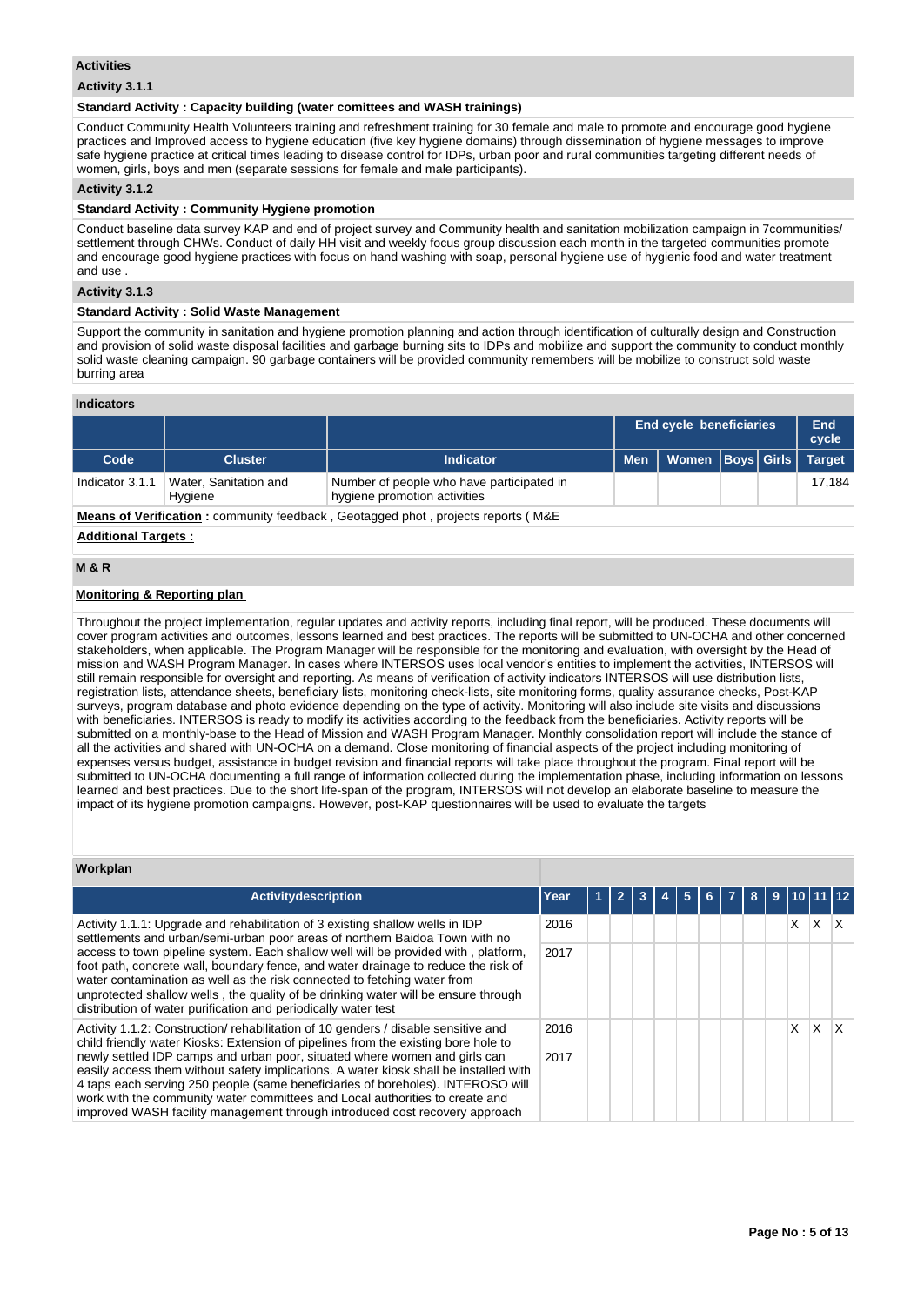Activity 1.1.3: Establishing and building the capacity of 7 Community WASH Committee; one for each target location. Each committee will be composed of at least 7 members and at least 40% women. The members will be trained to manage the community WASH facilities and mobilized to ensure proper cleaning, operation and maintenance. Two members of each committee (one man and one woman) will be also specifically trained train to early warn of possible risk factor for water born decease and recognize the symptoms especially of AWD /cholera as well as the health services available on town and the referral system for quick response .

Activity 2.1.1: Construction/Rehabilitation of 75 temporary latrines with removable slab and superstructure in IDP settlements and key public places of urban/semiurban poor areas of north Baidoa Town at high risk for AWD and cholera such as markets and health facilities; at least one block of two cabins internally lockable and separated for women and men per target location..

Activity 2.1.2: Installation of 30 hand washing systems next to latrines in IDP settlements and key public places of urban/semi-urban poor areas of Baidoa Town at high risk for AWD and cholera such as markets and health facilities. Conduction of final KAP Survey, evaluation of survey results

Activity 2.1.3: Distribution of 927 hygiene kits (1 kit per household) enabling project participants to practice safe hygiene alongside hygiene promotion and monitoring. The basic hygiene kit will include (Soap, basins, jerry cans, aqua tabs) including appropriate materials for menstrual hygiene to women and girls of menstruating age to IDP households living in Baidoa IDP settlements, including jerry cans, soap and water treatment tablets in line with Sphere indicators.

Activity 3.1.1: Conduct Community Health Volunteers training and refreshment training for 30 female and male to promote and encourage good hygiene practices and Improved access to hygiene education (five key hygiene domains) through dissemination of hygiene messages to improve safe hygiene practice at critical times leading to disease control for IDPs, urban poor and rural communities targeting different needs of women, girls, boys and men (separate sessions for female and male participants).

Activity 3.1.2: Conduct baseline data survey KAP and end of project survey and Community health and sanitation mobilization campaign in 7communities/ settlement through CHWs. Conduct of daily HH visit and weekly focus group discussion each month in the targeted communities promote and encourage good hygiene practices with focus on hand washing with soap, personal hygiene use of hygienic food and water treatment and use .

Activity 3.1.3: Support the community in sanitation and hygiene promotion planning and action through identification of culturally design and Construction and provision of solid waste disposal facilities and garbage burning sits to IDPs and mobilize and support the community to conduct monthly solid waste cleaning campaign. 90 garbage containers will be provided community remembers will be mobilize to construct sold waste burring area

| 2016 |                         |   |                |                |             |                         |  | $\mathsf{X}^-$ | $x \mid x$   |             |              |
|------|-------------------------|---|----------------|----------------|-------------|-------------------------|--|----------------|--------------|-------------|--------------|
| 2017 |                         |   |                |                |             |                         |  |                |              |             |              |
| 2016 |                         |   |                |                |             |                         |  |                |              | X           | Χ            |
| 2017 | $\mathsf{\overline{X}}$ |   |                |                |             |                         |  |                |              |             |              |
| 2016 |                         |   |                |                |             |                         |  |                |              | X           | X            |
| 2017 |                         |   |                |                |             |                         |  |                |              |             |              |
| 2016 |                         |   |                |                |             |                         |  |                |              |             |              |
| 2017 | X                       | X |                |                |             |                         |  |                |              |             |              |
| 2016 |                         |   |                |                |             |                         |  | $\mathsf{X}$   | $\mathsf{X}$ | $\mathsf X$ |              |
| 2017 |                         |   |                |                |             |                         |  |                |              |             |              |
| 2016 |                         |   |                |                |             |                         |  |                | X            | $\mathsf X$ | $\mathsf{x}$ |
| 2017 | $\mathsf{X}$            | X | $\mathsf{X}$   | $\mathsf{X}^-$ | $\mathsf X$ | $\mathsf{X}$            |  |                |              |             |              |
| 2016 |                         |   |                |                |             |                         |  |                | X.           | X           | Χ            |
| 2017 |                         | X | $\mathsf{X}^-$ | $\mathsf{X}^-$ | $\mathsf X$ | $\overline{\mathsf{x}}$ |  |                |              |             |              |

### **OTHER INFO**

### **Accountability to Affected Populations**

As an organization delivering high quality and accountable services and is committed to maintaining its responsiveness to the needs and concerns of beneficiaries, staff and other stakeholders. Enabling people to be heard, including handling feedback and complaints, is a key component of accountability to the communities that we support in both the longer-term development and short-term humanitarian projects/programs. Intersos sees it the right of project beneficiaries to express their opinions and concerns and to hold the organization to account against its commitments, as well as a means for improved impact and effectiveness. In order to ensure accountability to the affected population under this project, INTERSOS put into practice the beneficiaries' compliance and

feedback mechanisms. The target beneficiaries will be involved in all stages of the project cycle management, including beneficiaries selection, implementation, and monitoring. Local councils together with community representatives will facilitate beneficiary selection, distributions and implementation of project activities in a transparent manner. To ensure a do-no-harm approach, INTERSOS will be targeting the needs of IDPs and the most vulnerable host communities. Handover documentation will be signed by the relevant local authorities/communities where WASH hardware/infrastructure is installed. During the distribution of hygiene kits, forms will also be signed by the beneficiaries, relevant authorities/communities and CARE representatives. INTERSOS has also a mechanism in place for feedback and complaints by beneficiaries and community members.

### **Implementation Plan**

In this project INTERSOS will rehabilitate hand dug wells, construction of water kiosks, constructing emergency block latrines with separate latrines for women and men. The priority for public health promotion activities is to support and build the collective capacity of communities to mitigate the public health related risks and maintain good health practices among the IDP communities. According to the initial assessment current public health risks currently revolve around increased prevalence of diarrhea and priority action will focus on safe water chain, safe excreta disposal, environmental sanitation and diarrheal prevention and management. Communities will be involved in identifying major public health risks and plan for action. CHVs will be trained on key aspects of community health and hygiene promotion. CHWs will be actively engaged in planning and mobilizing for public health campaigns, organize interface activities with particular focus on groups as well as monitor community health status and thus contribute to establishing an early warning system for disease outbreaks. The provision of hygiene kits will be accompanied by extensive hygiene promotion messages in order to sensitize affected communities on safe hygiene practices. HK will be provided 1 kit per family and registration and verification will be done through community participatory methods. HK will include items to address the specific hygiene needs of women and girls, including menstruation hygiene. During the project implementation, INTERSOS will engage the head of mission, who is the head of office, in the supervisory activities. This will guarantee proper implementation of the activities as per the plan and ensuring that INTERSOS policies have been adhered to. INTERSOS will also engage the logistic staff during the project implementation especially during constructions and procurement to ensure that INTERSOS procurement procedures are adhered to. SHF will contribute toward the travel costs of these staff to the field.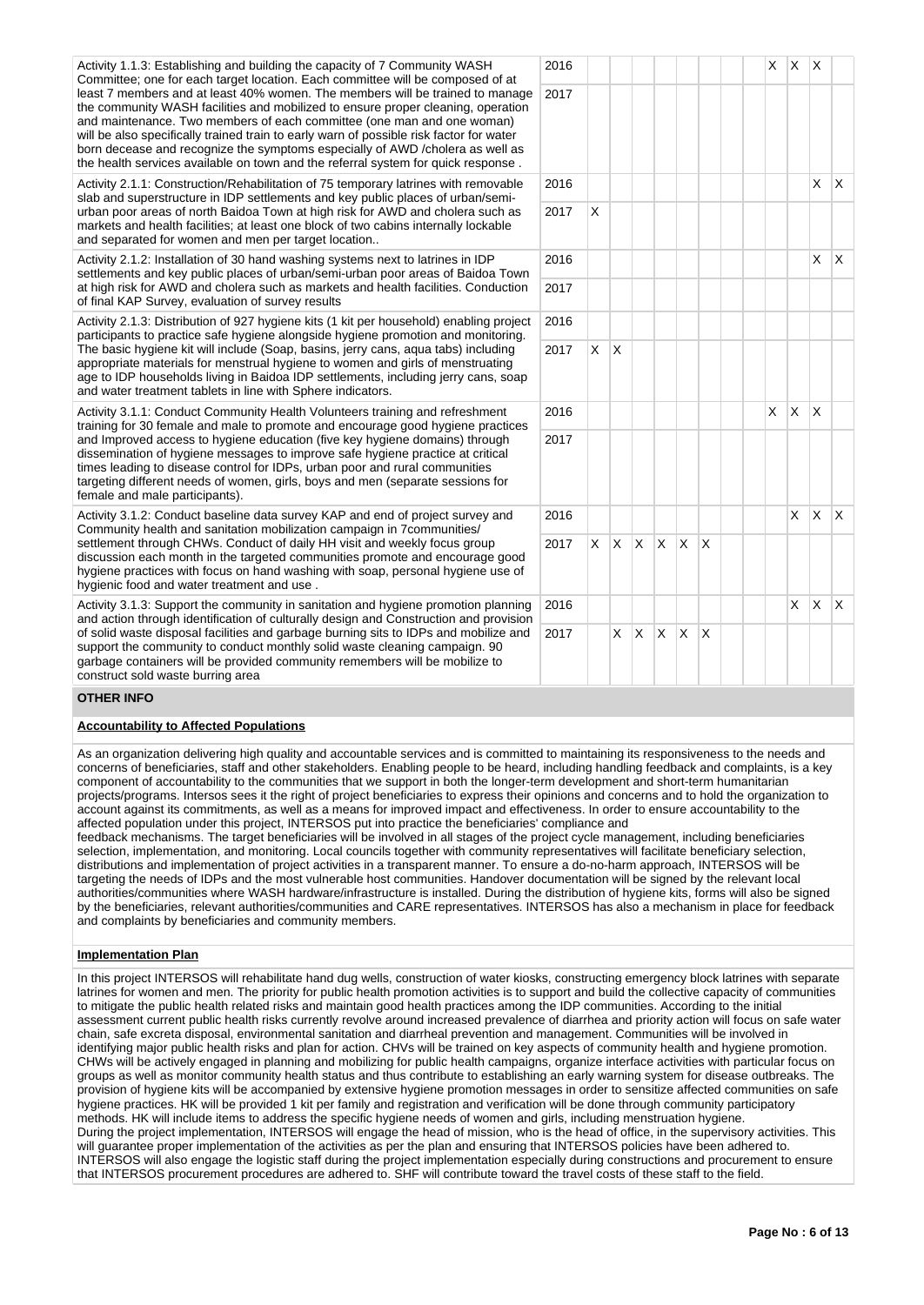### **Coordination with other Organizations in project area**

| Name of the organization            | Areas/activities of collaboration and rationale                                                                                                                                                                               |
|-------------------------------------|-------------------------------------------------------------------------------------------------------------------------------------------------------------------------------------------------------------------------------|
| NRC and DRC                         | Construction/rehabilitation of 10 genders / disable sensitive and<br>child friendly water Kiosks, including extension of water net work pip<br>line                                                                           |
| INGOs and LNGOs in target locations | Coordination to avoid duplication. Coordination of WASH and other<br>related sectors activities in Gaalkacyo including sharing of<br>desludgable latrine standards developed by DRC and adopted by the<br><b>WASH cluster</b> |
| WASH cluster Somalia                | Sharing of information including achievements, challenges, gaps<br>during Nairobi and areas specific coordination functions and also in<br>sharing of the 4W matrices                                                         |
| <b>UNICEF</b>                       | Coordination for expertise from Technical unit , Community health<br>and sanitation mobilization campaign in 7 communities/ settlement<br>through CHWs                                                                        |
|                                     |                                                                                                                                                                                                                               |

### **Environment Marker Of The Project**

A+: Neutral Impact on environment with mitigation or enhancement

### **Gender Marker Of The Project**

2a- The project is designed to contribute significantly to gender equality

#### **Justify Chosen Gender Marker Code**

INTERSOS is committed to ensuring that programs are gender-sensitive and achieve above Code 2 on the Gender Marker scale. Women and girls in particular have been adversely affected by the conflict, mainly due to breakdown in community protection mechanisms. In some areas more conservative societal norms are being enforced, leading to restrictions on women's and girls' movements outside the home, including for education or employment. Women, girls, men and boys will be consulted in all planning phases of the project and encouraged to participate in all project activities. Menstrual hygiene products and other targeted items will be included as part of the hygiene kits. In addition, water distribution points will be established in communities in areas that are safe and appropriate for women to access. In addition, while both women and men will be targeted to receive hygiene kits, INTERSOS will use its established female community network that women can easily interact with the distributors and receive hygiene promotion messages. As part of its post-distribution interviews with beneficiaries, INTERSOS will strive to collect targeted information from women, using female staff when needed to conduct interviews to ensure that women's feedback is captured. Where possible, the key project indicators will be disaggregated by gender, to allow INTERSOS to analyze the benefit and impact to both genders through the monitoring process.

#### **Protection Mainstreaming**

Abuses and rights violations of women, youth, and children are well-documented in Somalia , and protection concerns are a program priority. There are a number of protection issues affecting women and girls in Somalia , including domestic physical and psychological abuse within the family, deprivation of education, early marriage, sexual harassment, restrictions and control of movement, exclusion from private and public decision-making roles and harmful traditional practices. INTERSOS will ensure, through a Do No Harm approach, that risks to women and girls are not increased by the intervention, and will take these dynamics into account to assure that women and girls participate in, and are a focus of, the program.

A protection approach will be put in place also for this project, as for other ongoing interventions. WASH committees will be put in place involving women, boys, girls and elders. Also for the other activities like construction of latrines and hand washing points a protection approach will be in place and followed. this will guarantee the accessibility for women and youth. The linkages with the other ongoing protection activities in Baidoa (GBV and Child Protection) will be established in order to ensure referral system in case of need. Same linkages will be established with the Education proposed and ongoing activities.

#### **Country Specific Information**

#### **Safety and Security**

The situation in Baidoa can be in the next months better due to a clear drop of popular support to the AS movement that will negatively impact their capacity to infiltrate the town undetected. The drop of popular support to AS might be tested by the behavior and the way of engagement by AMISOM forces, the UN political office and ISWA with the communities.

So far hopes of a better security environment with the ISWA creation are materializing despite incursion of armed actors. The increase of armed militia for personal interest and delay or non-payment of SNGF makes the security environment more difficult to control and opens also more space for AS elements to infiltrate the town.

INTERSOS has a set of security procedures that allows its personnel to travel the aforementioned location and to be able to implement the activities and manage the project in situ.

A Comprehensive Planning Process with detailed information of risks, Threats and a security analysis is provided along with all the mitigation measures and contingency plan.

for the moment and the future six months INTERSOS is envisaging a situation where the risks can be mitigated in a way that it allows expatriate personnel to be in Baidoa and to work closely with national staff. INTERSOS has been present in the area since the nineties and it has a very high degree of acceptance among the different communities. This situation indeed facilitate the access of INTERSOS staff members to Baidoa.

The CPP (Comprehensive Planning Process) is a internal document that list all the Mitigation, Contingency, Evacuation, Med-Evac procedure and it is constantly updates in order to add the required changes. The document define also the security procedure and the security companies used in situ and gives all the information about the procedures staff members have to follow while in Somalia.

#### **Access**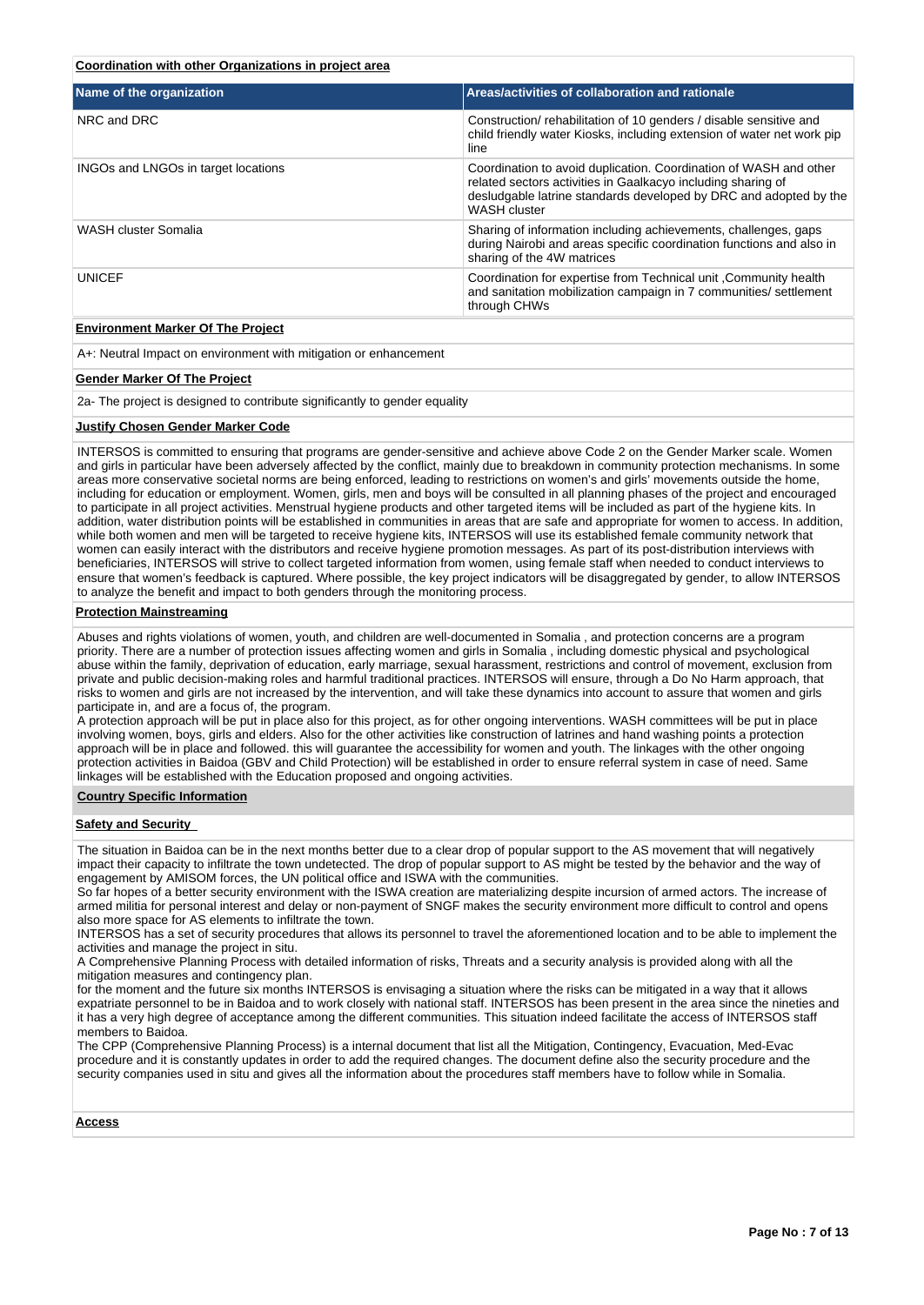INTERSOS in Baidoa is providing support during humanitarian emergencies focus its response on WASH, EDUCATION, REINTEGRATION AND RETURN, HEALTH AND NUTIRTION and PROTECTION sector.

INTERSOS in Baidoa is working mostly with direct implementation having partners only for few components of the implemented projects. An example can be SOWELPA for the vaccination of Livestock.

A very good and reliable network was established with the communities living in the district, this networks includes Leaders (religious and not) at District and village level. The network results in a positive impact on INTERSOS implementation and on the access to areas outside Baidoa Town where AS still control wide portion of the territories.

The approach in Baidoa is very community based and it really focus on coexistence and resilience of the communities

# **BUDGET**

| Code | <b>Budget Line Description</b>                                                                                                                                                                                                                                                                                                                                              |   | D / S Quantity Unit | cost                  | <b>Duration</b><br><b>Recurran</b> | $\frac{9}{6}$<br>charged | <b>Total Cost</b> |
|------|-----------------------------------------------------------------------------------------------------------------------------------------------------------------------------------------------------------------------------------------------------------------------------------------------------------------------------------------------------------------------------|---|---------------------|-----------------------|------------------------------------|--------------------------|-------------------|
|      |                                                                                                                                                                                                                                                                                                                                                                             |   |                     |                       | ce                                 | to CHF                   |                   |
|      | <b>Staff and Other Personnel Costs</b>                                                                                                                                                                                                                                                                                                                                      |   |                     |                       |                                    |                          |                   |
| 1.1  | WASH Project Manager                                                                                                                                                                                                                                                                                                                                                        | D |                     | $1 \, 5,000$<br>.00   | 10                                 | 30.00                    | 15,000.00         |
|      | "WASH Manager shall overall coordination of WASH activities and provides technical oversight to ensure that the<br>interventions are in line with Sphere and other international standards and best practices.                                                                                                                                                              |   |                     |                       |                                    |                          |                   |
| 1.2  | <b>WASH Coordinator</b>                                                                                                                                                                                                                                                                                                                                                     | D |                     | $1 \mid 1,500$<br>.00 | 10                                 | 30.00                    | 4,500.00          |
|      | WASH coordinator will be responsible for the day-to-day WASH program in Baidoa . he will be collecting beneficiary information,<br>IDP mapping, and liaising with the expat team. They will act as the key points of communication with ISAW and other partners in<br>the Government.                                                                                       |   |                     |                       |                                    |                          |                   |
| 1.3  | <b>WASH Engineer</b>                                                                                                                                                                                                                                                                                                                                                        | D |                     | $1 \mid 1,400$<br>.00 | 10                                 | 30.00                    | 4,200.00          |
|      | WASH engineer local staff he will be responsible for the implementation of WASH related activities and day to day monitoring of<br>the quality of work implementation, including (rehabilitation of shallow wells, construction latrine, and hand washing facilities)                                                                                                       |   |                     |                       |                                    |                          |                   |
| 1.4  | Hygiene and sanitation officer                                                                                                                                                                                                                                                                                                                                              | D |                     | $1 \mid 1,300$<br>.00 | 10                                 | 30.00                    | 3,900.00          |
|      | WASH officer local staff he will be responsible for the implementation of WASH related activities and day to day monitoring of the<br>quality of work implementation, including (Development of Hygiene awareness messages and supervising of hygiene awareness<br>sessions, training of project team and volunteer in the domain of basic hygiene awareness dissemination, |   |                     |                       |                                    |                          |                   |
| 1.5  | <b>Community Mobilizer</b>                                                                                                                                                                                                                                                                                                                                                  | D |                     | 4 200.0<br>0          | 10                                 | 100.00                   | 8,000.00          |
|      | community and work closely with communities on Hygiene<br>promotion. She/he will be the linkage with community/leaders, sharing information on INTERSOS programs in targeted area.<br>$\boldsymbol{\mathsf{u}}$                                                                                                                                                             |   |                     |                       |                                    |                          |                   |
| 1.6  | Administrator                                                                                                                                                                                                                                                                                                                                                               | S |                     | 1   1,500<br>.00      | 10                                 | 16.67                    | 2,500.50          |
|      | Administrator responsible to provides administrative support needed for the smooth running of<br>program and offices. The staff in in charge off ensuring that the right procurement procedures have been applied on all project<br>procurements.                                                                                                                           |   |                     |                       |                                    |                          |                   |
|      | <b>Section Total</b>                                                                                                                                                                                                                                                                                                                                                        |   |                     |                       |                                    |                          | 38,100.50         |
|      | Supplies, Commodities, Materials                                                                                                                                                                                                                                                                                                                                            |   |                     |                       |                                    |                          |                   |
| 2.1  | Hand washing system                                                                                                                                                                                                                                                                                                                                                         | D | 30 <sup>1</sup>     | 150.0<br>0            | 1                                  | 100.00                   | 4,500.00          |
|      | Construction /Provision of hand washing facilities to be fixed next to the latrine and in public place in the targeted intervention<br>location                                                                                                                                                                                                                             |   |                     |                       |                                    |                          |                   |
| 2.2  | Hygiene kit                                                                                                                                                                                                                                                                                                                                                                 | D |                     | 927 26.00             | 1                                  | 100.00                   | 24,102.00         |
|      | Distribution of hygiene item: this cover the cost of supplying, transportation and distribution of 927 Hygiene kits (see BOQ for the<br>content) to 927 households (each house hold will get 1 kit)                                                                                                                                                                         |   |                     |                       |                                    |                          |                   |
| 2.3  | Kit for water analysis                                                                                                                                                                                                                                                                                                                                                      | D | 1 <sub>1</sub>      | 300.0<br>0            | 1                                  | 100.00                   | 300.00            |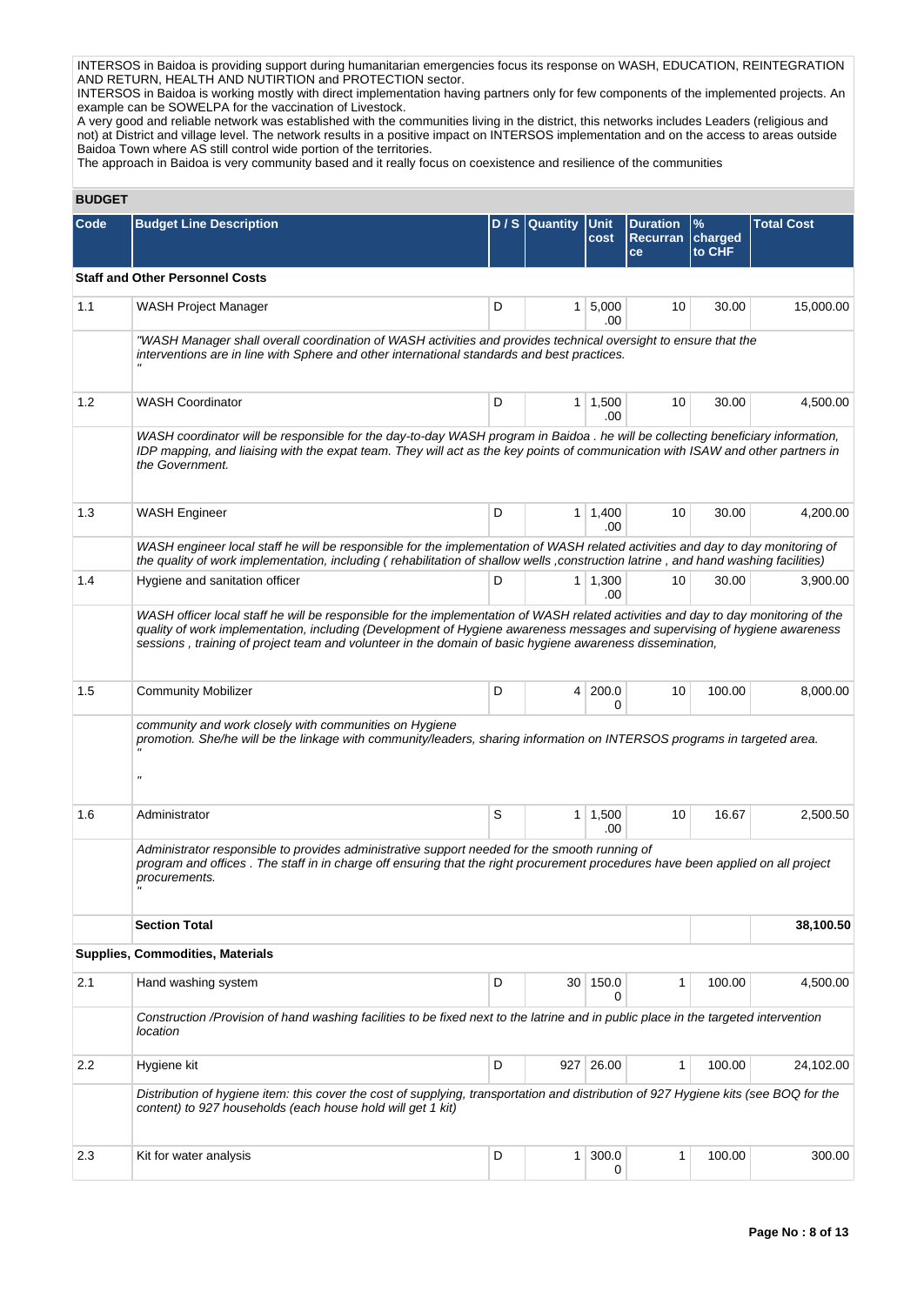|                  | Tools and chemical for water quality surveillance such like (turbidity tube, pull tester) to be used at the water source and in the<br>HH level                                                                                                                                                                                                                                                                                                                                                                                                                                                                                          |   |                                                                                                                                                                                                                                                                                                                                                                                               |                       |   |        |            |
|------------------|------------------------------------------------------------------------------------------------------------------------------------------------------------------------------------------------------------------------------------------------------------------------------------------------------------------------------------------------------------------------------------------------------------------------------------------------------------------------------------------------------------------------------------------------------------------------------------------------------------------------------------------|---|-----------------------------------------------------------------------------------------------------------------------------------------------------------------------------------------------------------------------------------------------------------------------------------------------------------------------------------------------------------------------------------------------|-----------------------|---|--------|------------|
| 2.4              | Visibility                                                                                                                                                                                                                                                                                                                                                                                                                                                                                                                                                                                                                               | D |                                                                                                                                                                                                                                                                                                                                                                                               | .00                   | 1 | 100.00 | 2,000.00   |
|                  | Signed board, T-shirt, and other visibility tools marked on all constructions, rehabilitation for identification purposes                                                                                                                                                                                                                                                                                                                                                                                                                                                                                                                |   |                                                                                                                                                                                                                                                                                                                                                                                               |                       |   |        |            |
| 2.5              | Rehabilitation of shallow wells                                                                                                                                                                                                                                                                                                                                                                                                                                                                                                                                                                                                          | D | $1 \quad 2,000$<br>3 3,088<br>1<br>100.00<br>.00<br>$10 \mid 2,365$<br>$\mathbf{1}$<br>100.00<br>.00<br>75 200.0<br>1<br>100.00<br>90   20.00<br>100.00<br>1<br>$1 \, 3,300$<br>100.00<br>1<br>.00<br>$1 \overline{\smash{)}3,680}$<br>1<br>100.00<br>.00<br>$7 \mid 1,683$<br>$\mathbf{1}$<br>100.00<br>.00<br>1<br>$1 \mid 11,55$<br>100.00<br>0.00<br>$2 \mid 1,085$<br>1<br>100.00<br>.00 | 9,264.00              |   |        |            |
|                  | Rehabilitation of 3 shallow well, to increase access to clean water as well as improve water quality. this to cover the cost of<br>Distilling the well Excavate 3m at the bottom Well lining and Chlorination                                                                                                                                                                                                                                                                                                                                                                                                                            |   |                                                                                                                                                                                                                                                                                                                                                                                               |                       |   |        |            |
| 2.6              | <b>Construction of water Kiosks</b>                                                                                                                                                                                                                                                                                                                                                                                                                                                                                                                                                                                                      | D |                                                                                                                                                                                                                                                                                                                                                                                               |                       |   |        | 23,650.00  |
|                  | Construction of additional water Kiosks, to increased access to clean water and reduced waiting time, the cost is include<br>supplying the material and construction cost, for more info see the BOQ                                                                                                                                                                                                                                                                                                                                                                                                                                     |   |                                                                                                                                                                                                                                                                                                                                                                                               |                       |   |        |            |
| 2.7              | Construction of tempoary latrines                                                                                                                                                                                                                                                                                                                                                                                                                                                                                                                                                                                                        | D |                                                                                                                                                                                                                                                                                                                                                                                               |                       |   |        | 15,000.00  |
|                  | Latrines: this covers the cost of construction of emergency latrine (pit plus superstructure) including in IDPs settlements.                                                                                                                                                                                                                                                                                                                                                                                                                                                                                                             |   |                                                                                                                                                                                                                                                                                                                                                                                               |                       |   |        |            |
| 2.8              | Construction/provision of solid waste disposal Containers and<br>facilities                                                                                                                                                                                                                                                                                                                                                                                                                                                                                                                                                              | D |                                                                                                                                                                                                                                                                                                                                                                                               |                       |   |        | 1,800.00   |
|                  | Waste disposal campaigns will be implemented through community volunteer after community mobilization and sensitization,<br>construction provision of waste disposal container and tools is required to collected and burn of the solid waste                                                                                                                                                                                                                                                                                                                                                                                            |   |                                                                                                                                                                                                                                                                                                                                                                                               |                       |   |        |            |
| 2.9              | Training of 3Staff on Training Course on Mobile Phone Based<br>Data Collection Using ODK                                                                                                                                                                                                                                                                                                                                                                                                                                                                                                                                                 | D |                                                                                                                                                                                                                                                                                                                                                                                               |                       |   |        | 3,300.00   |
|                  | Capacity building to the project staff on mobile data collection and analysis which will be used during the project in the KAP<br>survey and water quality monitoring Training will be provided by IRES Training Centre for 5 days, The course will introduce<br>participants to tools and techniques to gather data for project/programme outcomes to stakeholders using innovative Mobile data<br>gathering toolstraining fees is 1,100 USD http://www.indepthresearch.org/ict4d-and-mobile-technologies/courses-on-ict-for-<br>governance/2540-mobile-phone-based-data-collection-odk                                                 |   |                                                                                                                                                                                                                                                                                                                                                                                               |                       |   |        |            |
| 2.10             | Conduct Hygiene Promotion training for 30 community<br>volunteer                                                                                                                                                                                                                                                                                                                                                                                                                                                                                                                                                                         | D |                                                                                                                                                                                                                                                                                                                                                                                               |                       |   |        | 3,680.00   |
|                  | "Training sessions for Community Volunteers who will engage in hygiene promotion activities.                                                                                                                                                                                                                                                                                                                                                                                                                                                                                                                                             |   |                                                                                                                                                                                                                                                                                                                                                                                               |                       |   |        |            |
| 2.11             | Training 49 members from 7 Community WASH Committees 7<br>members each                                                                                                                                                                                                                                                                                                                                                                                                                                                                                                                                                                   | D |                                                                                                                                                                                                                                                                                                                                                                                               |                       |   |        | 11,781.00  |
|                  | INTERSOS rapid assessments have identified urgent needs for shallow dug well. Initial assessments have allowed identification<br>of 5locations and facilities. Further details are needed before deciding on specific works. Therefore in the first stage of the<br>program, technical assessment will be conducted in the target communities and facilities. The rehabilitation works will be done<br>via construction contractors. Specific services expected from the contractors will decided after technical assessments. Estimated<br>amount was calculated based on previous INTERSOS experience on WASH rehabilitation in Baidoa |   |                                                                                                                                                                                                                                                                                                                                                                                               |                       |   |        |            |
| 2.12             | Community health and sanitation mobilization campaign in 7<br>communities                                                                                                                                                                                                                                                                                                                                                                                                                                                                                                                                                                | D |                                                                                                                                                                                                                                                                                                                                                                                               |                       |   |        | 11,550.00  |
|                  | Hygiene Promotion: This will cover the cost of delivering hygiene message to community member including undertaking various<br>hygiene promotion activities through house to house visit, campaign and small group discussions including producing hygiene<br>promotion materials                                                                                                                                                                                                                                                                                                                                                        |   |                                                                                                                                                                                                                                                                                                                                                                                               |                       |   |        |            |
| 2.13             | Knowledge, Attitude and Perception (KAP) Survey for WASH<br>initial and final                                                                                                                                                                                                                                                                                                                                                                                                                                                                                                                                                            | D |                                                                                                                                                                                                                                                                                                                                                                                               |                       |   |        | 2,170.00   |
|                  | The baseline KAP survey will be carried out to identify beneficiaries households in target districts. And also to get feedback from<br>the beneficiaries regarding WASH activities delivered to measure the level of satisfaction of beneficiaries through random<br>sampling                                                                                                                                                                                                                                                                                                                                                            |   |                                                                                                                                                                                                                                                                                                                                                                                               |                       |   |        |            |
|                  | <b>Section Total</b>                                                                                                                                                                                                                                                                                                                                                                                                                                                                                                                                                                                                                     |   |                                                                                                                                                                                                                                                                                                                                                                                               |                       |   |        | 113,097.00 |
| <b>Equipment</b> |                                                                                                                                                                                                                                                                                                                                                                                                                                                                                                                                                                                                                                          |   |                                                                                                                                                                                                                                                                                                                                                                                               |                       |   |        |            |
| 3.1              | "2 laptops will be purchased for the staff positions under this<br>project.'                                                                                                                                                                                                                                                                                                                                                                                                                                                                                                                                                             | D |                                                                                                                                                                                                                                                                                                                                                                                               | $2 \mid 1,200$<br>.00 | 1 | 100.00 | 2,400.00   |
|                  | For the staff working directly on the project                                                                                                                                                                                                                                                                                                                                                                                                                                                                                                                                                                                            |   |                                                                                                                                                                                                                                                                                                                                                                                               |                       |   |        |            |
| 3.2              | Mobile phone                                                                                                                                                                                                                                                                                                                                                                                                                                                                                                                                                                                                                             | D |                                                                                                                                                                                                                                                                                                                                                                                               | 3 200.0<br>0          | 1 | 100.00 | 600.00     |
|                  | To be used by the data collector in the mobile data collection for the KAP and Hygiene promotion                                                                                                                                                                                                                                                                                                                                                                                                                                                                                                                                         |   |                                                                                                                                                                                                                                                                                                                                                                                               |                       |   |        |            |
|                  | <b>Section Total</b>                                                                                                                                                                                                                                                                                                                                                                                                                                                                                                                                                                                                                     |   |                                                                                                                                                                                                                                                                                                                                                                                               |                       |   |        | 3,000.00   |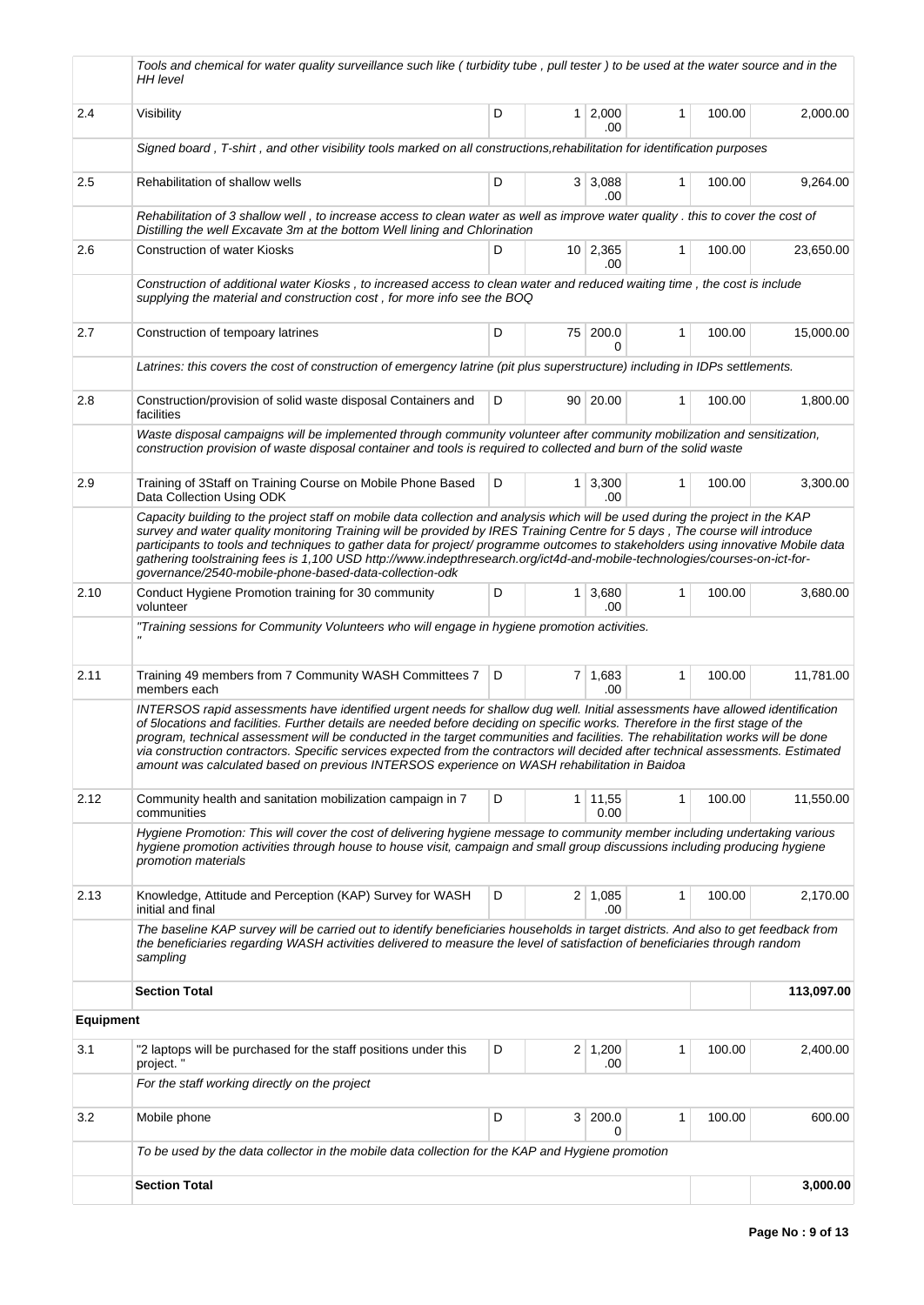| Travel                  |                                                                                                                                                                                                                                                                                                                                                                                                                                            |   |                |                       |              |        |            |
|-------------------------|--------------------------------------------------------------------------------------------------------------------------------------------------------------------------------------------------------------------------------------------------------------------------------------------------------------------------------------------------------------------------------------------------------------------------------------------|---|----------------|-----------------------|--------------|--------|------------|
| 5.1                     | Flight and visa Kenya Somalia                                                                                                                                                                                                                                                                                                                                                                                                              | D | 1              | 1,150<br>.00          | 6            | 100.00 | 6,900.00   |
|                         | The project manager, logistic officer and the head of mission will need to travel between Nairobi, Baidoa and Mogadishu (usually<br>round trips) to follow up and monitoring of the project activities implementation. This will also cover a return ticket for both Head<br>of mission and logistic staff who will be involved in the project implementation especially in ensuring that procurement procedures<br>have been implemented. |   |                |                       |              |        |            |
| 5.2                     | Travel allowances and deployment costs                                                                                                                                                                                                                                                                                                                                                                                                     | D | 1 <sup>1</sup> | 5,325<br>.00          | 1            | 100.00 | 5,325.00   |
|                         | These are accommodation, perdiem and security costs for staff during mission in Somalia. This will also cover the logistic staff<br>costs who is a key staff in the implementation of the project.                                                                                                                                                                                                                                         |   |                |                       |              |        |            |
| 5.3                     | Vehicle rental for implementation of activities                                                                                                                                                                                                                                                                                                                                                                                            | D |                | $1 \mid 1,200$<br>.00 | 10           | 100.00 | 12,000.00  |
|                         | "This line item will cover the costs of the vehicles rented for the purpose of the programme implementation so programme teams<br>are always able to move to field as and when needed.s and carry out monitoring of the activities. The car will be hired for 20 days<br>per month for 10 months."                                                                                                                                         |   |                |                       |              |        |            |
|                         | <b>Section Total</b>                                                                                                                                                                                                                                                                                                                                                                                                                       |   |                |                       |              |        | 24,225.00  |
|                         | <b>General Operating and Other Direct Costs</b>                                                                                                                                                                                                                                                                                                                                                                                            |   |                |                       |              |        |            |
| 7.1                     | Bank costs and commissions                                                                                                                                                                                                                                                                                                                                                                                                                 | D |                | $1 \mid 2,693$<br>.00 | 1            | 100.00 | 2,693.00   |
|                         | Fees incurred for banking transactions between Nairobi and field offices in Somalia, including transaction fees, checkbooks and<br>statement fees. Also includes cash handling fees, such as money trader fees at 2 % for each amount transferred to project<br>locations. Transfer fee between locations has to be allocated to each project fairly based on the allocation policy.                                                       |   |                |                       |              |        |            |
| 7.2                     | Commuication costs                                                                                                                                                                                                                                                                                                                                                                                                                         | D | 1              | 470.0<br>0            | 10           | 42.56  | 2,000.32   |
|                         | This line will cover Internet for both Baidoa and Mogadishu and mobile top up for project staff. The budget is based on an annual<br>operational budget. . These project costs are shared between WASH project funded by UNICEF and SHF.                                                                                                                                                                                                   |   |                |                       |              |        |            |
| 7.3                     | Office runing costs                                                                                                                                                                                                                                                                                                                                                                                                                        | S | 1 <sup>1</sup> | 350.0<br><sup>0</sup> | 10           | 42.86  | 1,500.10   |
|                         | This covers current costs of utilities in both Baidoa and Mogadishu office such as water, electricity, etc. These project costs are<br>shared between WASH project funded by UNICEF and SHF.                                                                                                                                                                                                                                               |   |                |                       |              |        |            |
| 7.4                     | <b>Office Supplies and Stationery</b>                                                                                                                                                                                                                                                                                                                                                                                                      | D | 1 <sup>1</sup> | 2,475<br>.00          | $\mathbf{1}$ | 59.76  | 1,479.06   |
|                         | This covers current costs of stationary for Baidoa and Mogadishu(coordination office) office such paper, pens, files and printing<br>supplies, we have shared the costs between WASH and Protection projects since they are office support costs.                                                                                                                                                                                          |   |                |                       |              |        |            |
|                         | <b>Section Total</b>                                                                                                                                                                                                                                                                                                                                                                                                                       |   |                |                       |              |        | 7,672.48   |
| <b>SubTotal</b>         |                                                                                                                                                                                                                                                                                                                                                                                                                                            |   | 1,170.00       |                       |              |        | 186,094.98 |
| Direct                  |                                                                                                                                                                                                                                                                                                                                                                                                                                            |   |                |                       |              |        | 182,094.38 |
| Support                 |                                                                                                                                                                                                                                                                                                                                                                                                                                            |   |                |                       |              |        | 4,000.60   |
| <b>PSC Cost</b>         |                                                                                                                                                                                                                                                                                                                                                                                                                                            |   |                |                       |              |        |            |
| <b>PSC Cost Percent</b> |                                                                                                                                                                                                                                                                                                                                                                                                                                            |   |                |                       |              |        | 7.00       |
| PSC Amount              |                                                                                                                                                                                                                                                                                                                                                                                                                                            |   |                |                       |              |        | 13,026.65  |
| <b>Total Cost</b>       |                                                                                                                                                                                                                                                                                                                                                                                                                                            |   |                |                       |              |        | 199,121.63 |
|                         | <b>Grand Total CHF Cost</b>                                                                                                                                                                                                                                                                                                                                                                                                                |   |                |                       |              |        | 199,121.63 |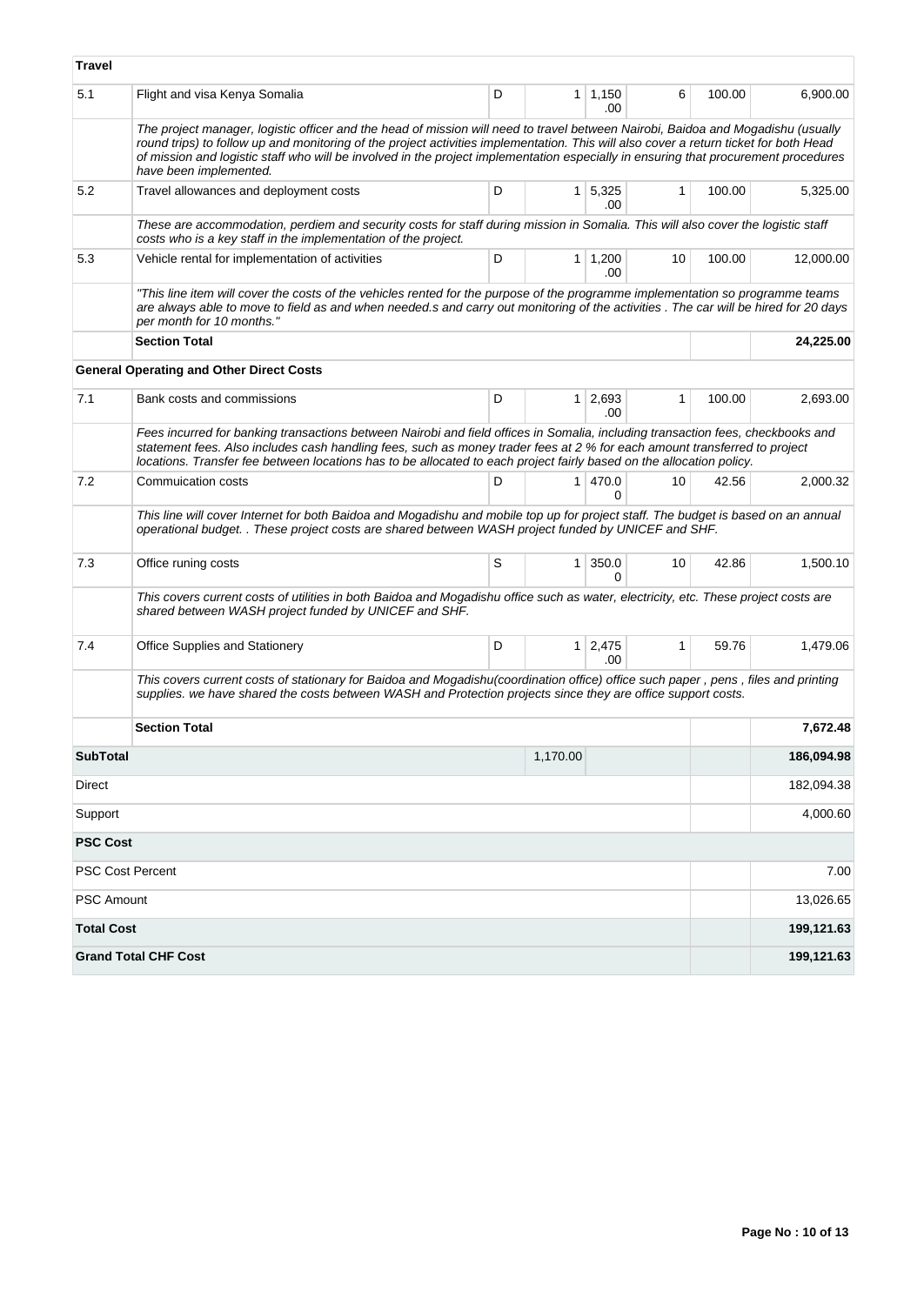# **Project Locations**

| <b>Location</b>             | <b>Estimated</b><br>percentage<br>of budget<br>for each<br><b>location</b> |     | <b>Estimated number of beneficiaries</b> | for each location |       |              | <b>Activity Name</b>                                                                                                                                                                                                                                                                                                                                                                                                                                                                                                                                                                                                                                                                                                                                                                                                                                                                                                                                                                                                                                                                                                                                                                                                                                                                                                                                                                                                                                                                                                                                                                                                                                                                                                                                                                                                                                                                                                            |
|-----------------------------|----------------------------------------------------------------------------|-----|------------------------------------------|-------------------|-------|--------------|---------------------------------------------------------------------------------------------------------------------------------------------------------------------------------------------------------------------------------------------------------------------------------------------------------------------------------------------------------------------------------------------------------------------------------------------------------------------------------------------------------------------------------------------------------------------------------------------------------------------------------------------------------------------------------------------------------------------------------------------------------------------------------------------------------------------------------------------------------------------------------------------------------------------------------------------------------------------------------------------------------------------------------------------------------------------------------------------------------------------------------------------------------------------------------------------------------------------------------------------------------------------------------------------------------------------------------------------------------------------------------------------------------------------------------------------------------------------------------------------------------------------------------------------------------------------------------------------------------------------------------------------------------------------------------------------------------------------------------------------------------------------------------------------------------------------------------------------------------------------------------------------------------------------------------|
|                             |                                                                            | Men | Women                                    | <b>Boys</b>       | Girls | <b>Total</b> |                                                                                                                                                                                                                                                                                                                                                                                                                                                                                                                                                                                                                                                                                                                                                                                                                                                                                                                                                                                                                                                                                                                                                                                                                                                                                                                                                                                                                                                                                                                                                                                                                                                                                                                                                                                                                                                                                                                                 |
| Bay -> Baidoa -> Garas-Goof | 15                                                                         | 366 | 383                                      | 368               | 383   |              | 1,500 Activity 1.1.1 : Upgrade and rehabilitation of 3<br>existing shallow wells in IDP settlements and<br>urban/semi-urban poor areas of northern Baidoa<br>Town with no access to town pipeline system.<br>Each shallow well will be provided with, platform,<br>foot path, concrete wall, boundary fence, and<br>water drainage to reduce the risk of water<br>contamination as well as the risk connected to<br>fetching water from unprotected shallow wells,<br>the quality of be drinking water will be ensure<br>through distribution of water purification and<br>periodically water test<br>Activity 1.1.2 : Construction/rehabilitation of 10<br>genders / disable sensitive and child friendly<br>water Kiosks: Extension of pipelines from the<br>existing bore hole to newly settled IDP camps<br>and urban poor, situated where women and girls<br>can easily access them without safety<br>implications. A water kiosk shall be installed with<br>4 taps each serving 250 people (same<br>beneficiaries of boreholes). INTEROSO will work<br>with the community water committees and Local<br>authorities to create and improved WASH facility<br>management through introduced cost recovery<br>approach<br>Activity 1.1.3 : Establishing and building the<br>capacity of 7 Community WASH Committee; one<br>for each target location. Each committee will be<br>composed of at least 7 members and at least<br>40% women. The members will be trained to<br>manage the community WASH facilities and<br>mobilized to ensure proper cleaning, operation<br>and maintenance. Two members of each<br>committee (one man and one woman) will be<br>also specifically trained train to early warn of<br>possible risk factor for water born decease and<br>recognize the symptoms especially of AWD<br>/cholera as well as the health services available<br>on town and the referral system for quick<br>response. |
| Bay -> Baidoa -> Kormari    | 25                                                                         | 611 | 638                                      | 613               |       |              | 638 2,500 Activity 1.1.2 : Construction/rehabilitation of 10<br>genders / disable sensitive and child friendly<br>water Kiosks: Extension of pipelines from the<br>existing bore hole to newly settled IDP camps<br>and urban poor, situated where women and girls<br>can easily access them without safety<br>implications. A water kiosk shall be installed with<br>4 taps each serving 250 people (same<br>beneficiaries of boreholes). INTEROSO will work<br>with the community water committees and Local<br>authorities to create and improved WASH facility<br>management through introduced cost recovery<br>approach                                                                                                                                                                                                                                                                                                                                                                                                                                                                                                                                                                                                                                                                                                                                                                                                                                                                                                                                                                                                                                                                                                                                                                                                                                                                                                   |